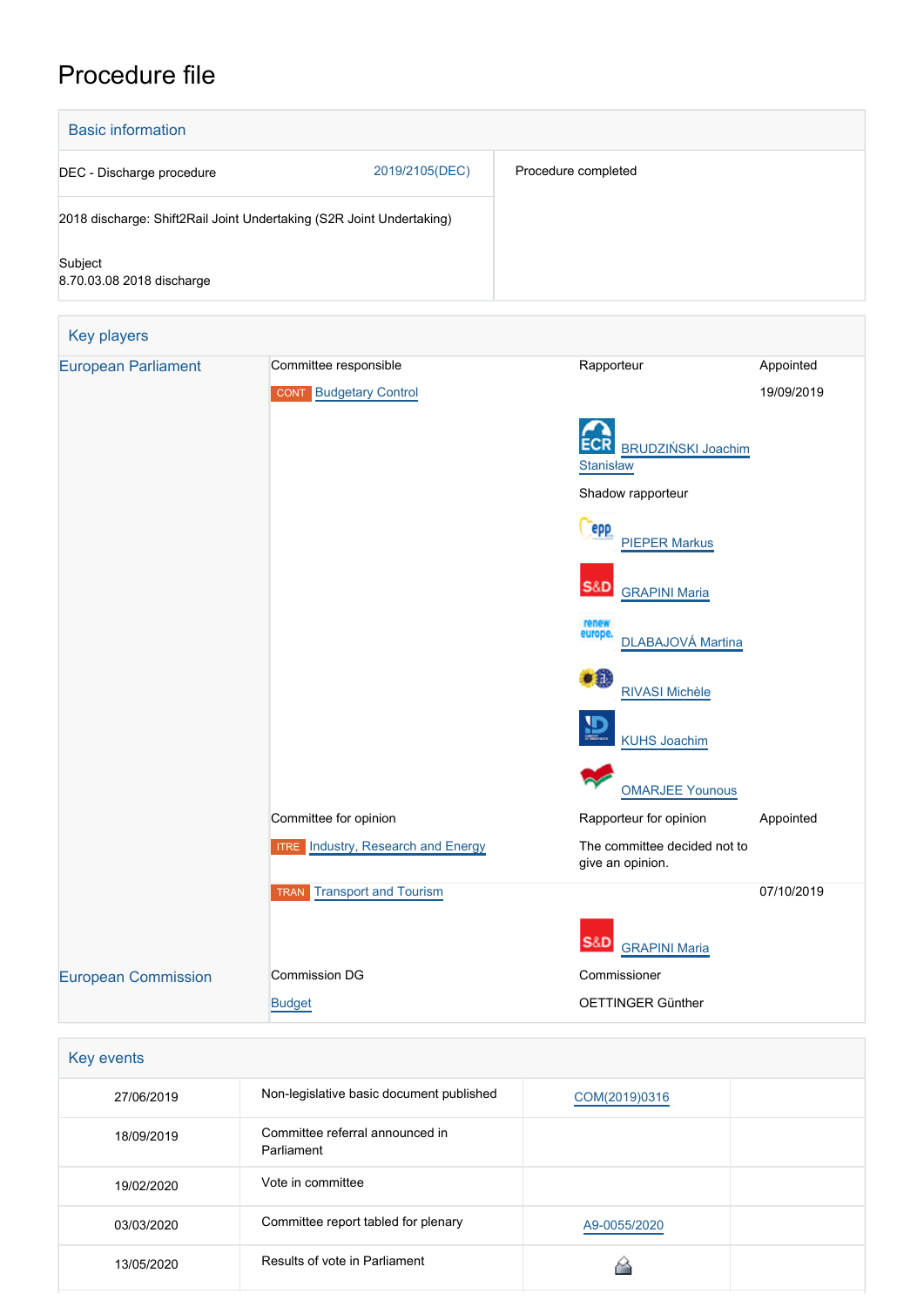| 13/05/2020 | Decision by Parliament                  | T9-0076/2020 | Summary |
|------------|-----------------------------------------|--------------|---------|
| 13/05/2020 | End of procedure in Parliament          |              |         |
| 11/12/2020 | Final act published in Official Journal |              |         |

| <b>Technical information</b> |                           |  |  |  |
|------------------------------|---------------------------|--|--|--|
| Procedure reference          | 2019/2105(DEC)            |  |  |  |
| Procedure type               | DEC - Discharge procedure |  |  |  |
| Other legal basis            | Rules of Procedure EP 159 |  |  |  |
| Stage reached in procedure   | Procedure completed       |  |  |  |
| Committee dossier            | CONT/9/00762              |  |  |  |

### Documentation gateway

| Non-legislative basic document                         |             | COM(2019)0316 | 27/06/2019 | EC. |         |
|--------------------------------------------------------|-------------|---------------|------------|-----|---------|
| Committee draft report                                 |             | PE639.843     | 13/12/2019 | EP  |         |
| Committee opinion                                      | <b>TRAN</b> | PE643.062     | 22/01/2020 | EP  |         |
| Amendments tabled in committee                         |             | PE645,088     | 30/01/2020 | EP  |         |
| Supplementary non-legislative basic<br>document        |             | 05763/2020    | 06/02/2020 | CSL |         |
| Committee report tabled for plenary, single<br>reading |             | A9-0055/2020  | 03/03/2020 | EP  |         |
| Text adopted by Parliament, single reading             |             | T9-0076/2020  | 13/05/2020 | EP  | Summary |

### Final act

Budget 2020/1855 [OJ L 417 11.12.2020, p. 0058](https://eur-lex.europa.eu/legal-content/EN/TXT/?uri=OJ:L:2020:417:TOC)

## 2018 discharge: Shift2Rail Joint Undertaking (S2R Joint Undertaking)

The European Parliament decided to grant discharge to the Executive Director of the Shift2Rail Joint Undertaking for the financial year 2018 and approve the closure of the accounts of the Joint Undertaking for the financial year in question.

Noting that the Court of Auditors has stated that it has obtained reasonable assurances that the agencys annual accounts for the financial year 2018 are reliable and that the underlying transactions are legal and regular, Parliament adopted by 598 votes to 87 with 8 abstentions, a resolution containing a series of recommendations, which form an integral part of the discharge decision.

### Budget and financial management

The final 2018 budget available for implementation included commitment appropriations of EUR 84 756 000 and payment appropriations of EUR 71 890 204. The utilisation rates for commitment and payment appropriations were 100 % and 82.3 % respectively which represent a low level, especially for payment appropriations. The lower than expected payment appropriations implementation is due to a pending legal decision concerning the membership of the Joint Undertaking.

### Other observations

Members also made a series of observations regarding performance, recruitment and internal control.

#### They noted in particular:

- that in 2018, the Joint Undertaking signed 17 grant agreements resulting from the calls for proposals of 2018. They noted with regret that only 76 SMEs participated to the 2018 call and only 40 of these were retained for funding;

- that at the end of 2018, the Joint Undertakings staff consisted of 22 members out of the 23 who were foreseen in the Staff Establishment Plan; - the importance of the cooperation between the Joint Undertaking and the Union Agency for Railways (ERA). The Joint Undertaking assessed the requests for research and innovation coming from ERA in order to avoid overlapping activities and to maximise the efficiency of